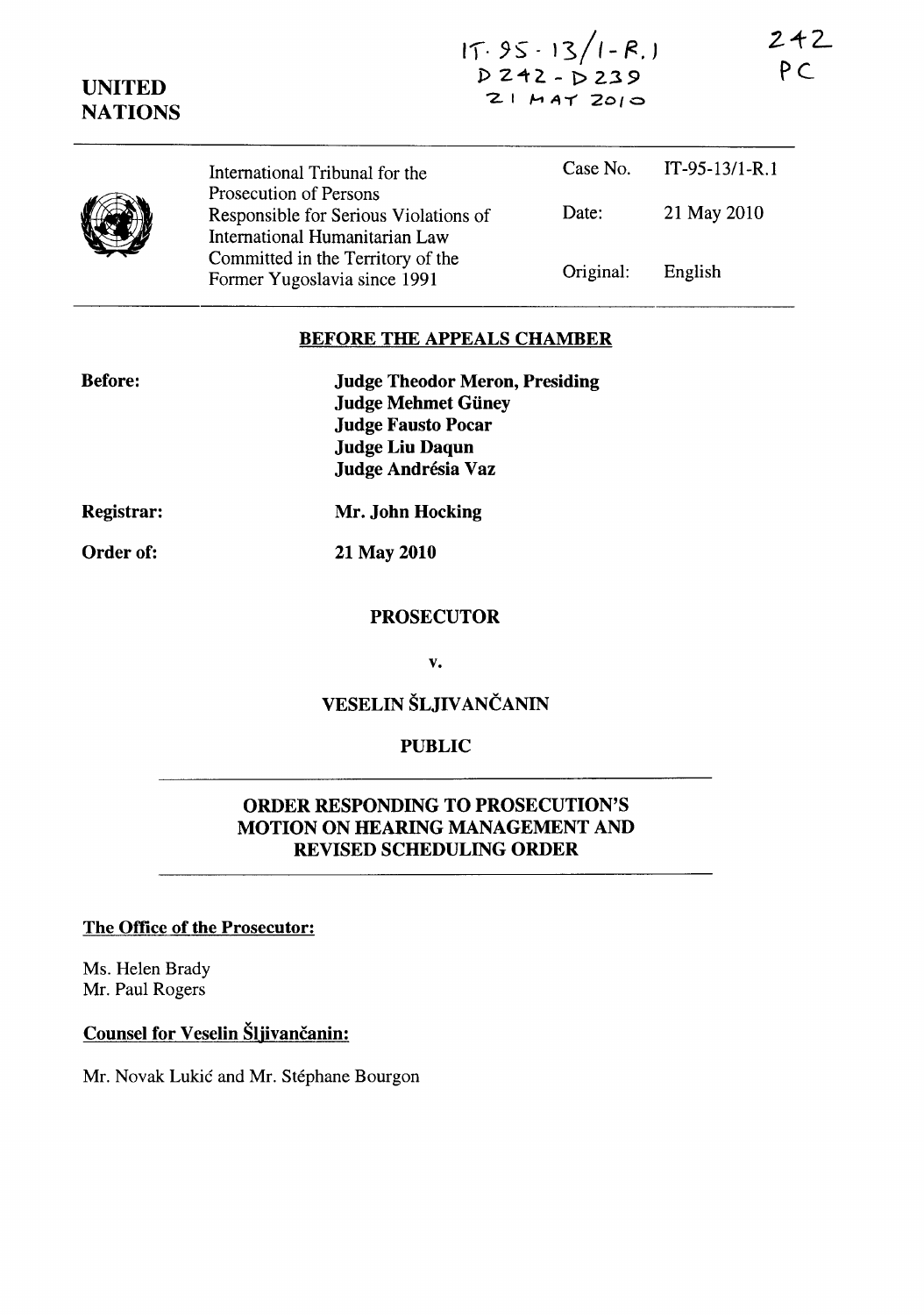**THE APPEALS CHAMBER** of the International Tribunal for the Prosecution of Persons Responsible for Serious Violations of International Humanitarian Law Committed in the Territory of the former Yugoslavia since 1991 ("Appeals Chamber" and "Tribunal", respectively);

**RECALLING** that the Appeals Chamber is seised of the "Application on Behalf of Veselin Šljivančanin for Review of the Appeals Chamber Judgment of 5 May 2009" ("Review Motion") filed by Veselin Šljivančanin ("Šljivančanin") on 28 January 2010;

**RECALLING** the "Scheduling Order for Hearing Regarding Veselin Šljivančanin's Application for Review" ("Scheduling Order") issued by the Appeals Chamber on 20 April 2010, which convened an oral hearing ("Hearing") on 3 June  $2010$ ;<sup>1</sup>

**BEING SEISED** of the "Motion on Hearing Management" ("Motion") filed by the Office of the Prosecutor ("Prosecution") on 7 May 2010;

**NOTING** that the Motion seeks to vary the Scheduling Order so as to: (1) increase the time allotted for the cross-examination of Miodrag Panić ("Panić") from forty five minutes to one hour forty five minutes; (2) increase the time allotted to the parties for summary arguments to thirty minutes each; and (3) set a deadline of 28 May 2010 for parties to provide notification about documents they intend to introduce at the hearing and complete any necessary disclosures; $<sup>2</sup>$ </sup>

**NOTING** the "Response to Prosecution's 'Motion on Hearing Management'" ("Response") filed by Šljivančanin on 12 May  $2010$ ;<sup>3</sup>

**NOTING** that Šljivančanin contends that the Prosecution's request for extra time should be dismissed, or, should the Appeals Chamber grant the Prosecution extra time, that he be provided the same amount of time to perform the examination-in-chief; and supports setting a deadline of 28 May 2010 for parties to provide notification and disclosure of documents to be introduced at the hearing;<sup>4</sup>

**CONSIDERING** that it is advisable to set a deadline of 28 May 2010 for parties to provide notification of documents to be introduced at the hearing, and to disclose any new documents to be introduced;

<sup>&</sup>lt;sup>1</sup> Scheduling Order, pp. 1-2.

 $<sup>2</sup>$  Motion, paras 12, 13.</sup>

The Prosecution's "Reply to Defence Response to Prosecution's 'Motion on Hearing Management'" was filed on 13 May 2010.

Response, paras 5, 10, 12, 14, 20.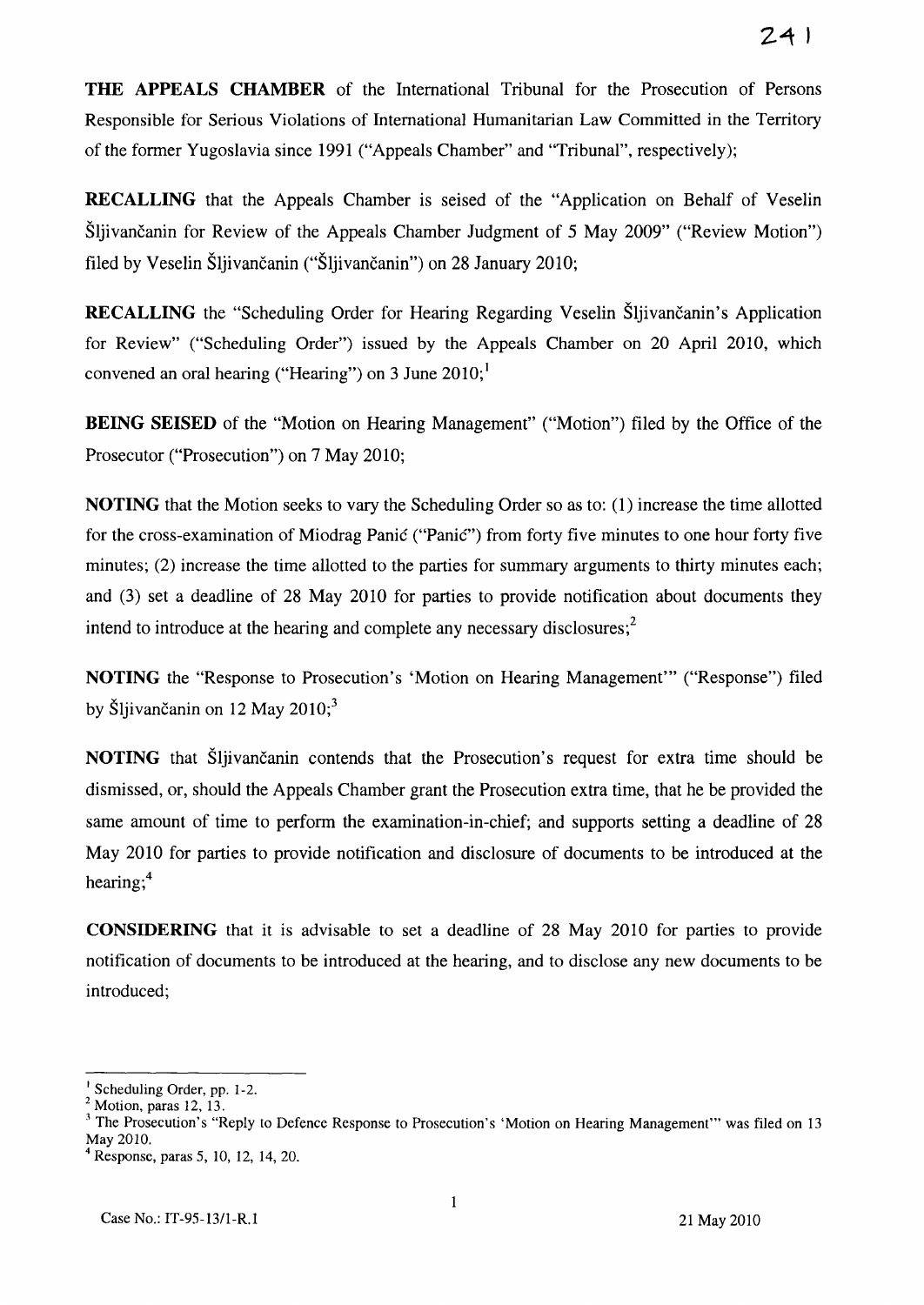**CONSIDERING** that the total time requested by the Prosecution is excessive and not strictly necessary;

**CONSIDERING,** however, that it is in the interests of justice to grant each party thirty minutes of additional time to allow a comprehensive review of Panić's testimony;

NOTING that allocation of additional time for summarizing the parties' arguments is not necessary;

**UNDERSCORING** that the scope of the Hearing will be limited to the topics specified in the Scheduling Order and no others;

**HEREBY INFORMS** the parties that the amended timetable for the Hearing shall be as follows:

#### 3 **June 2010:**

08:45 - 09:00 Introductory Statement by the Presiding Judge (15 minutes)

*Examination of Witness* Panić:

| $09:00 - 10:15$                                                | Examination-in-chief of Panić by Šljivančanin (1 hour 15 minutes) |  |  |
|----------------------------------------------------------------|-------------------------------------------------------------------|--|--|
| $10:15 - 10:30$                                                | Pause (15 minutes)                                                |  |  |
| $10:30 - 11:45$                                                | Cross-examination of Panić by the Prosecution (1 hour 15 minutes) |  |  |
| $11:45 - 12:00$                                                | Pause (15 minutes)                                                |  |  |
| $12:00 - 12:15$                                                | Re-examination of Panić by Šljivančanin (15 minutes)              |  |  |
| $12:15 - 12:30$                                                | Summary Arguments by Šljivančanin (15 minutes)                    |  |  |
| $12:30 - 12:45$                                                | Summary Arguments by Prosecution (15 minutes)                     |  |  |
| Arguments on Whether Panić Testimony Constitutes a "New Fact": |                                                                   |  |  |

| $13:45 - 14:30$ | Submissions of Sliivančanin (45 minutes)    |
|-----------------|---------------------------------------------|
| $14:30 - 15:15$ | Submissions of the Prosecution (45 minutes) |
| $15:15 - 15:30$ | Reply of Šljivančanin (15 minutes)          |

 $\ddot{\phantom{a}}$